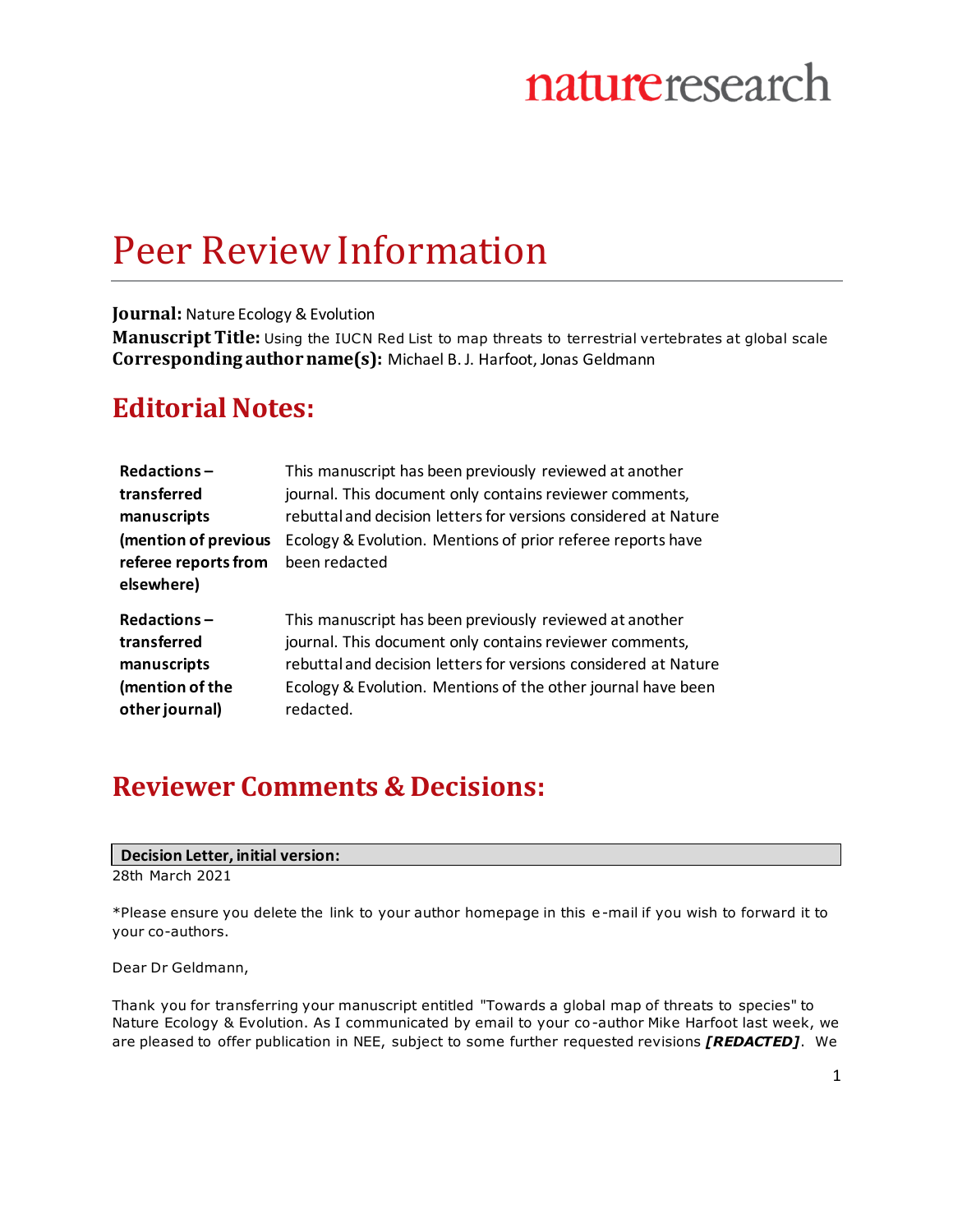do not expect to engage those reviewers again, nor to recruit additional reviewers, but will need to see these responses and your revised manuscript before we can reach a final decision regarding publication.

We are committed to providing a fair and constructive peer-review and editorial process. Do not hesitate to contact us if you have queries about the below requests. *[REDACTED]*.

Requested revisions:

1. The paper will need to be reformatted to NEE style; we don't require reformatting to consider transferred papers, but we do like authors to undertake some reformatting prior to publication. This is mostly because our papers can be somewhat longer than allowed for *[REDACTED]* papers, and we usually find that this additional length is helpful to add discussion around points raised during review.

Our Articles can be up to around 3500 words, or a little longer if necessary. This is the length for the main text (not including abstract, references or methods). Please structure the main text as an Introduction section followed by a Results & Discussion section (retaining the subheadings is fine).

The abstract can be 150-200 words. If you feel it would help to slightly lengthen your abstract, please do so within this limit.

We aim for Methods sections to be up to around 3000 words, but they are not word limited and in general we prefer methods to be fully in the main text rather than split between main and supplementary methods, if this is achievable within the 3000 word ballpark. In this case, I suspect all of the Methods could go in the main paper or perhaps only the KBA analysis should be retained in the Supplementary Information.

We also allow up to 10 Extended Data figures that are viewed in-line in the main text of the paper online. Please consider which of your current SI figures should be converted to Extended Data and which retained in the supplement.

2. We hope that our longer format will allow some additional space for upfront addressing of the two main remaining concerns of the reviewers: the use of expert-derived data, and the current limitations of the maps presented.

To address the first point, we would like to see more of your response to the concerns around potential bias from expert-derived data placed in the main text rather than in the Supplementary Information. For example, from line 196, I think it would be helpful to expand somewhat on why you are confident in the use of Red List expert-derived information as being appropriate for the maps you produce. There was a lot of information in the 'response to reviewers' letter that helped me to understand both the reviewer concerns and your confidence. I'm not suggesting that all of this needs to go into the main text, but I think some additional discussion would be genuinely helpful to readers.

To address the second point, I would like to see some acknowledgement that the presented maps are not suitable for local conservation decision making earlier in the manuscript – perhaps at the start of the section 'Priorities for threat mitigation', or elsewhere if you feel there is another spot that is more appropriate. I also felt similarly to Reviewer #4 that some of the wording in your section on "Improving Future Threat Mapping" gave the impression "of an added ambition (a predictive accuracy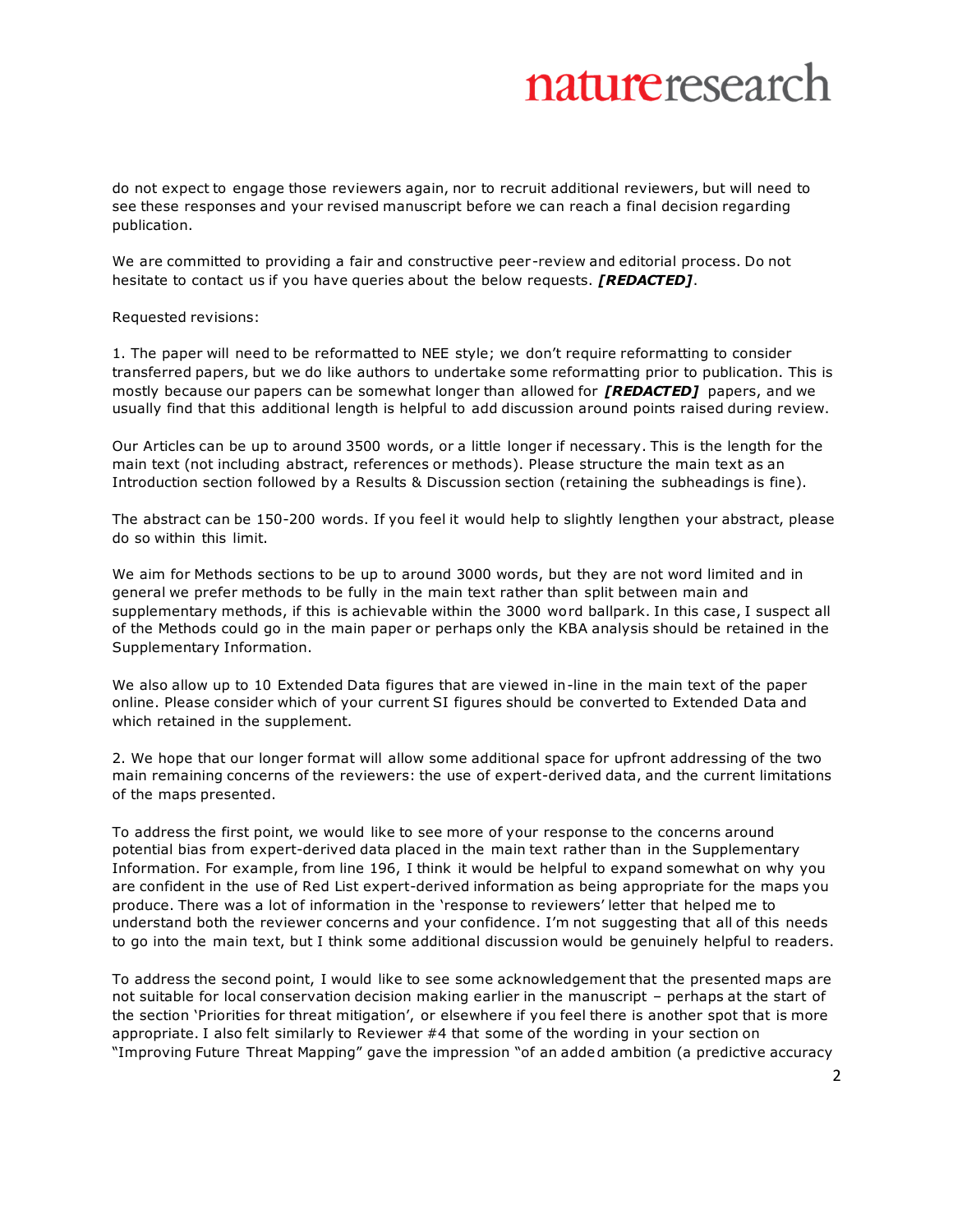at the local scale)". Please could you further clarify this section to address whether this approach would ever be applicable for informing local-level conservation planning – I think it is fine to state that this would never be the goal of this approach, but that it is complementary to local-level approaches. But I do think it is ambiguous at the moment.

3. I am also still somewhat concerned by the use of the phrase 'high predictive accuracy' at line 305 and, to a lesser extent, at line 73. Would 'concordance' be an appropriate word to use instead of 'predictive accuracy'? If so, I feel that might help to avoid potential misinterpretation of threatprediction capability.

4. Please could you consider a more direct, informative title. Perhaps: "Global terrestrial threat maps derived from expert-informed Red List data" – or something in that vein.

When you do resubmit, it would be very helpful if you could please provide the document as a word doc as well as a pdf, so that I can look at lengths.

When revising your manuscript:

\* Include a response document detailing, point-by-point, how you addressed the above requests. If no action was taken to address a point, you must provide a compelling argument.

\* If you have not done so already please begin to revise your manuscript so that it conforms to our Article format instructions at http://www.nature.com/natecolevol/info/final-submission. Refer also to any guidelines provided in this letter.

\* Include a revised version of any required reporting checklist.

Please use the link below to submit your revised manuscript and related files:

#### *[REDACTED]*

<strong>Note:</strong> This URL links to your confidential home page and associated information about manuscripts you may have submitted, or that you are reviewing for us. If you wish to forward this email to co-authors, please delete the link to your homepage.

We hope to receive your revised manuscript within four to eight weeks. If you cannot send it within this time, please let us know. We will be happy to consider your revision so long as nothing similar has been accepted for publication at Nature Ecology & Evolution or published elsewhere.

Nature Ecology & Evolution is committed to improving transparency in authorship. As pa rt of our efforts in this direction, we are now requesting that all authors identified as 'corresponding author' on published papers create and link their Open Researcher and Contributor Identifier (ORCID) with their account on the Manuscript Tracking System (MTS), prior to acceptance. ORCID helps the scientific community achieve unambiguous attribution of all scholarly contributions. You can create and link your ORC ID from the home page of the MTS by clicking on 'Modify my Springer Nature account'. For more information please visit please visit <a

href="http://www.springernature.com/orcid">www.springernature.com/orcid</a>.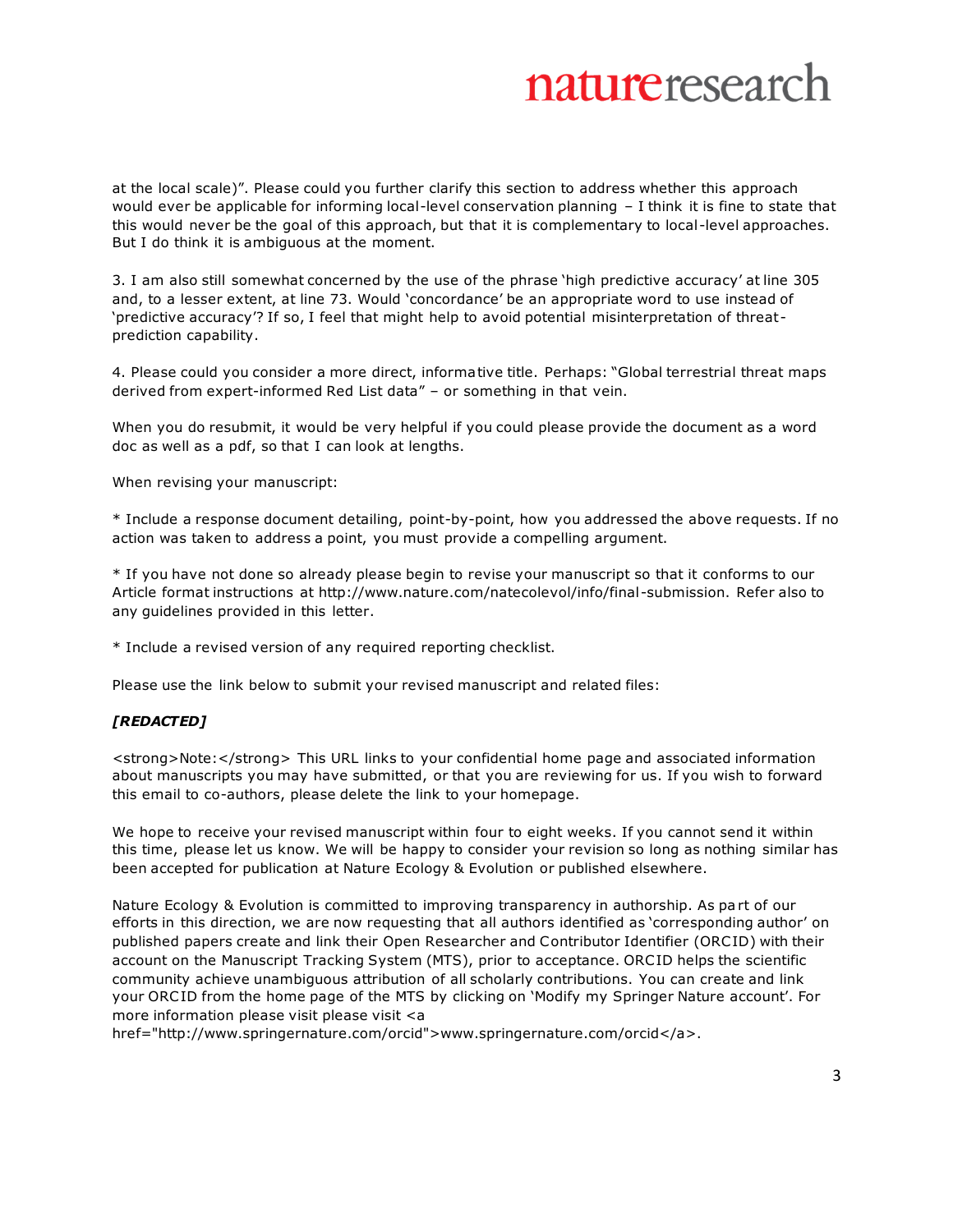We look forward to seeing the revised manuscript and thank you for the opportunity to consider your work.

#### *[REDACTED]*

#### **Decision Letter, first revision:**

16th May 2021

Dear Jonas,

Thank you for submitting your revised manuscript "Using the IUCN Red List to map threats to terrestrial vertebrates at global scale" (NATECOLEVOL-210313262A). We appreciate the revisions you made - thank you for making them so clear in the letter and identifying them in the text. We are now happy in principle to publish it in Nature Ecology & Evolution, pending some minor revisions to comply with our editorial and formatting guidelines.

If the current version of your manuscript is in a PDF format only, please email us a copy of the file in an editable format (Microsoft Word or LaTex)-- we can not proceed with PDFs at this stage.

The editorial assistant and I will now perform detailed checks on your paper and will send you a checklist detailing our editorial and formatting requirements in about a week. Please do not upload the final materials and make any revisions until you receive this additional information from us.

#### *[REDACTED]*

Our ref: NATECOLEVOL-210313262A

21st May 2021

Dear Dr. Geldmann,

Thank you for your patience as we've prepared the guidelines for final submission of your Nature Ecology & Evolution manuscript, "Using the IUCN Red List to map threats to terrestrial vertebrates at global scale" (NATECOLEVOL-210313262A). Please carefully follow the step-by-step instructions provided in the attached file, and add a response in each row of the table to indicate the changes that you have made. Please also check and comment on any additional marked-up edits we have proposed within the text. Ensuring that each point is addressed will help to ensure that your revised manuscript can be swiftly handed over to our production team.

\*\*We would like to start working on your revised paper, with all of the requested files and forms, as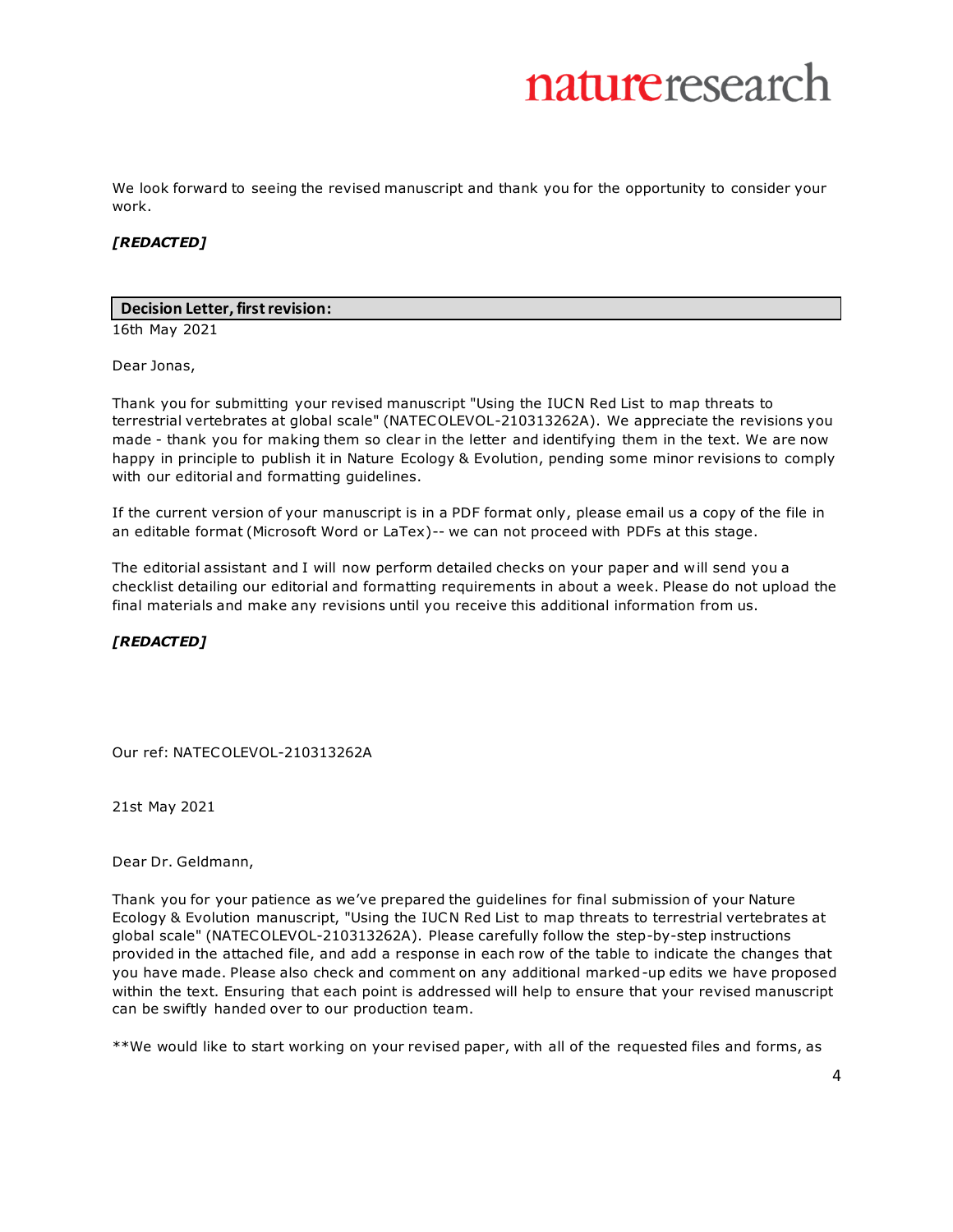soon as possible (preferably within two weeks). Please get in contact with us immediately if you anticipate it taking more than two weeks to submit these revised files.\*\*

When you upload your final materials, please include a point-by-point response to any remaining reviewer comments.

If you have not done so already, please alert us to any related manuscripts from your group that are under consideration or in press at other journals, or are being written up for submission to other journals (see: https://www.nature.com/nature-research/editorial-policies/plagiarism#policy-onduplicate-publication for details).

In recognition of the time and expertise our reviewers provide to Nature Ecology & Evolution's editorial process, we would like to formally acknowledge their contribution to the external peer review of your manuscript entitled "Using the IUCN Red List to map threats to terrestrial vertebrates at global scale". For those reviewers who give their assent, we will be publishing their names alongside the published article.

Nature Ecology & Evolution offers a Transparent Peer Review option for new original research manuscripts submitted after December 1st, 2019. As part of this initiative, we encourage our authors to support increased transparency into the peer review process by agreeing to have the reviewer comments, author rebuttal letters, and editorial decision letters published as a Supplementary item. When you submit your final files please clearly state in your cover letter whether or not you would like to participate in this initiative. Please note that failure to state your preference will result in delays in accepting your manuscript for publication.

<b>Cover suggestions</b>

As you prepare your final files we encourage you to consider whether you have any images or illustrations that may be appropriate for use on the cover of Nature Ecology & Evolution.

Covers should be both aesthetically appealing and scientifically relevant, and should be supplied at the best quality available. Due to the prominence of these images, we do not generally select images featuring faces, children, text, graphs, schematic drawings, or collages on our covers.

We accept TIFF, JPEG, PNG or PSD file formats (a layered PSD file would be ideal), and the image should be at least 300ppi resolution (preferably 600-1200 ppi), in CMYK colour mode.

If your image is selected, we may also use it on the journal website as a banner image, and may need to make artistic alterations to fit our journal style.

Please submit your suggestions, clearly labeled, along with your final files. We'll be in touch if more information is needed.

Nature Ecology & Evolution has now transitioned to a unified Rights Collection system which will allow our Author Services team to quickly and easily collect the rights and permissions required to publish your work. Approximately 10 days after your paper is formally accepted, you will receive an email in providing you with a link to complete the grant of rights. If your paper is eligible for Open Access, our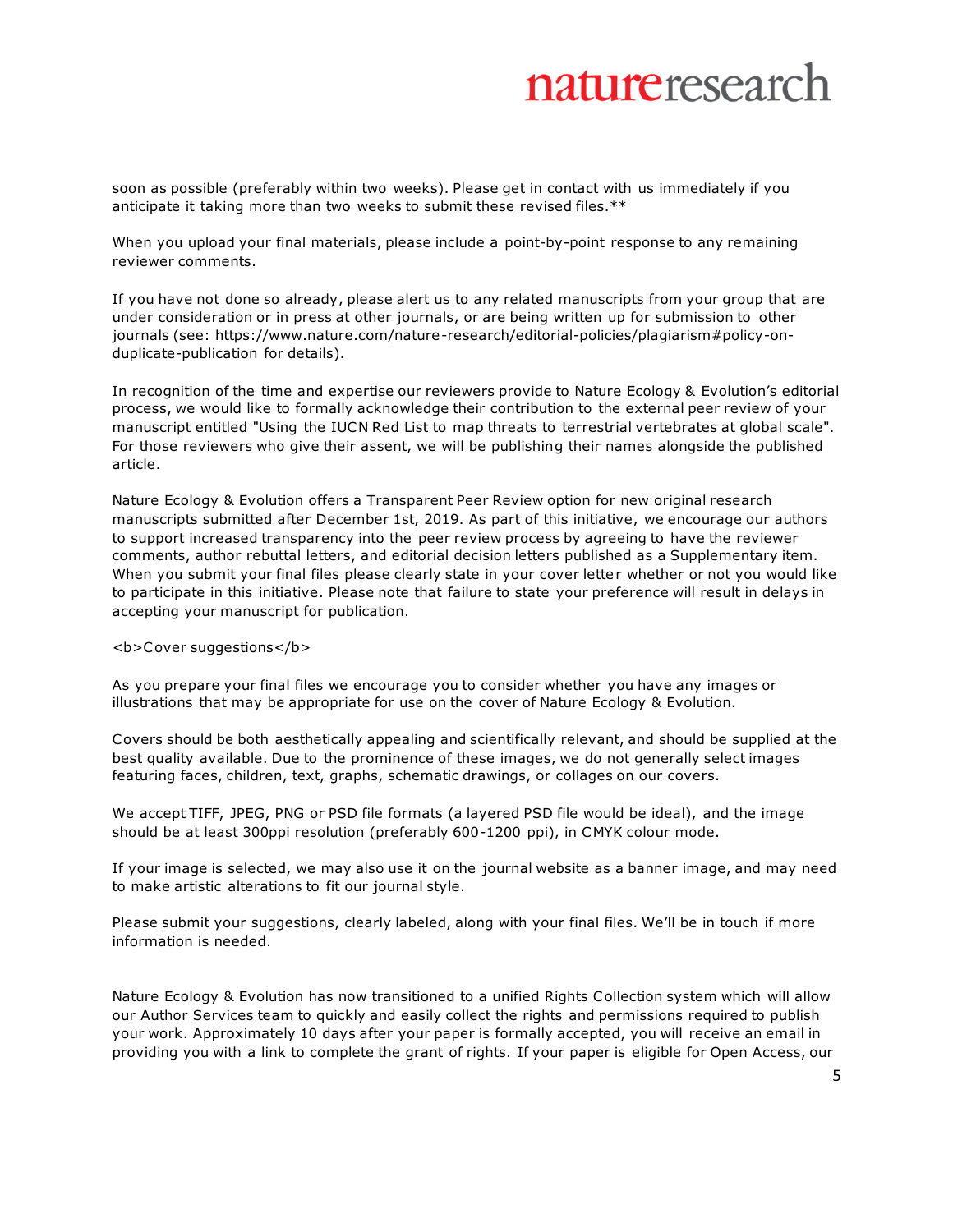Author Services team will also be in touch regarding any additional information that may be required to arrange payment for your article.

Please note that *<i>Nature Ecology & Evolution</i> is a Transformative Journal (TJ). Authors may* publish their research with us through the traditional subscription access route or make their paper immediately open access through payment of an article-processing charge (APC ). Authors will not be required to make a final decision about access to their article until it has been accepted. <a href="https://www.springernature.com/gp/open-research/transformative-journals"> Find out more about Transformative Journals</a>

<B>Authors may need to take specific actions to achieve <a

href="https://www.springernature.com/gp/open-research/funding/policy-compliance-faqs"> compliance</a> with funder and institutional open access mandates.</b> For submissions from January 2021, if your research is supported by a funder that requires immediate open access (e.g. according to <a href="https://www.springernature.com/gp/open-research/plan-s-compliance">Plan S principles</a>) then you should select the gold OA route, and we will direct you to the compliant route where possible. For authors selecting the subscription publication route our standard licensing terms will need to be accepted, including our <a href="https://www.springernature.com/gp/openresearch/policies/journal-policies">self-archiving policies</a>. Those standard licensing terms will supersede any other terms that the author or any third party may assert apply to any version of the manuscript.

Please note that you will not receive your proofs until the publishing agreement has been received through our system.

For information regarding our different publishing models please see our <a href="https://www.springernature.com/gp/open-research/transformative-journals"> Transformative Journals </a> page. If you have any questions about costs, Open Access requirements, or our legal forms, please contact ASJournals@springernature.com.

Please use the following link for uploading these materials: *[REDACTED]*

If you have any further questions, please feel free to contact me.

#### *[REDACTED]*

#### **Final Decision Letter:**

15th July 2021

Dear Jonas,

We are pleased to inform you that your Article entitled "Using the IUCN Red List to map threats to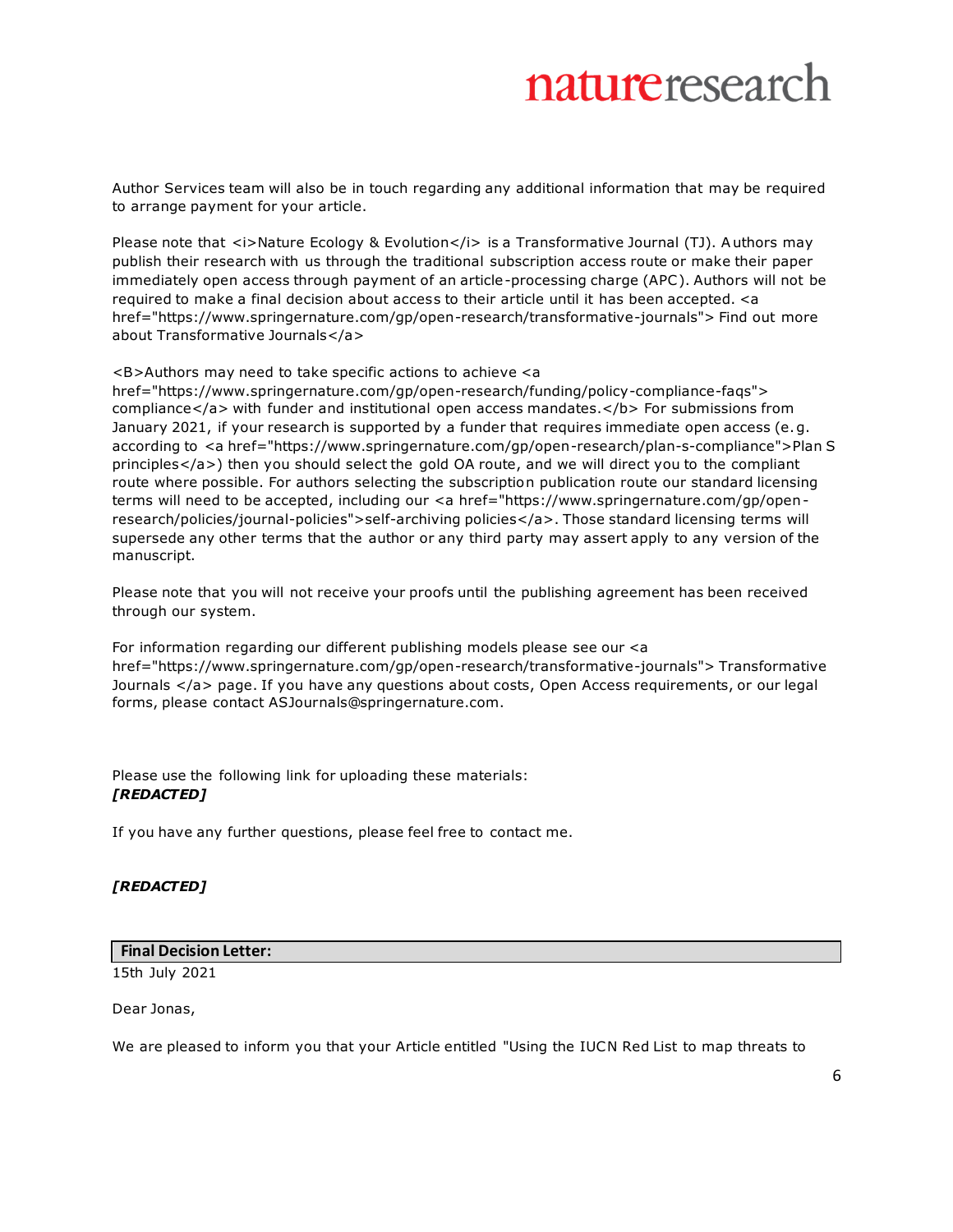terrestrial vertebrates at global scale", has now been formally accepted for publication in Nature Ecology & Evolution.

Before your manuscript is typeset, our subeditor will edit the text to ensure it conforms to house style. Once your manuscript is typeset you will receive a link to your electronic proof via email, with a request to make any corrections within 48 hours. If you have queries at any point during the production process then please contact the production team at rjsproduction@springernature.com. Once your paper has been scheduled for online publication, the Nature press office will be in touch to confirm the details.

Acceptance of your manuscript is conditional on all authors' agreement with our publication policies (see www.nature.com/authors/policies/index.html). In particular your manuscript must not be published elsewhere and there must be no announcement of the work to any media outlet until the publication date (the day on which it is uploaded onto our web site).

Please note that *<i>Nature Ecology & Evolution</i> is a Transformative Journal (TJ). Authors may* publish their research with us through the traditional subscription access route or make their paper immediately open access through payment of an article-processing charge (APC ). Authors will not be required to make a final decision about access to their article until it has been accepted. <a href="https://www.springernature.com/gp/open-research/transformative-journals"> Find out more about Transformative Journals</a>

<B>Authors may need to take specific actions to achieve <a

href="https://www.springernature.com/gp/open-research/funding/policy-compliance-faqs"> compliance</a> with funder and institutional open access mandates.</b> For submissions from January 2021, if your research is supported by a funder that requires immediate open access (e.g. according to <a href="https://www.springernature.com/gp/open-research/plan-s-compliance">Plan S principles</a>) then you should select the gold OA route, and we will direct you to the compliant route where possible. For authors selecting the subscription publication route our standard licensing terms will need to be accepted, including our <a href="https://www.springernature.com/gp/openresearch/policies/journal-policies">self-archiving policies</a>. Those standard licensing terms will supersede any other terms that the author or any third party may assert apply to any version of the manuscript.

In approximately 10 business days you will receive an email with a link to choose the appropriate publishing options for your paper and our Author Services team will be in touch regarding any additional information that may be required.

You will not receive your proofs until the publishing agreement has been received through our system.

If you have any questions about our publishing options, costs, Open Access requirements, or our legal forms, please contact ASJournals@springernature.com

An online order form for reprints of your paper is available at <a href="https://www.nature.com/reprints/author-

reprints.html">https://www.nature.com/reprints/author-reprints.html</a>. All co-authors, authors' institutions and authors' funding agencies can order reprints using the form appropriate to their geographical region.